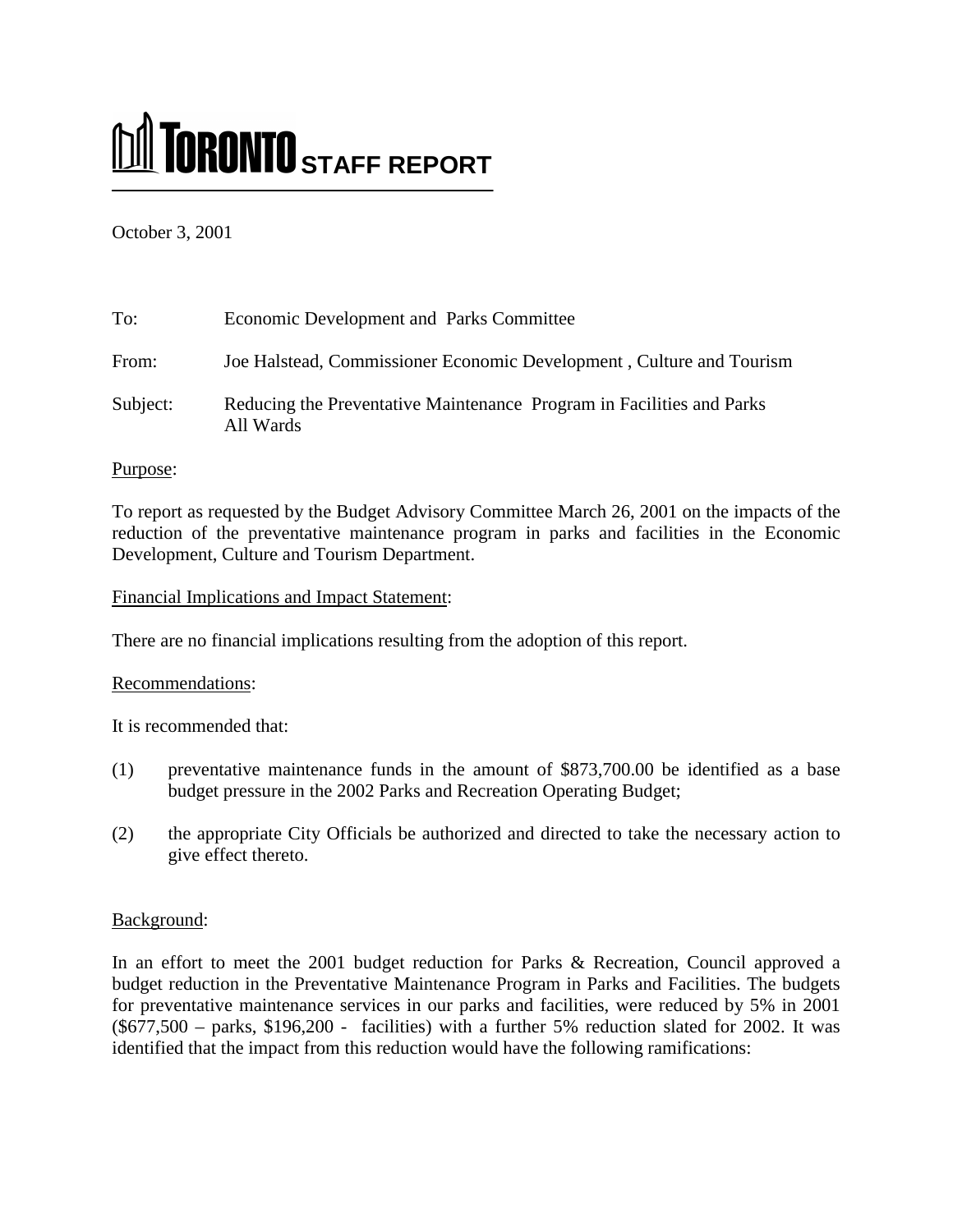- (a) reduced ability to deliver sound preventative maintenance programs to control future higher costs, as the balance of resources will be committed to priority repair work.
- (b) reduced expenditures now may lead to higher maintenance and/or replacement costs in the future.
- (c) less maintenance and repairs to Parks and Recreation Facilities, while demands are constant or in many cases increasing.
- (d) reduced ability to up-grade facilities to meet current demands and standards.
- (e) reduced ability to provide equipment maintenance and repair services to Division operations

### Comments:

Preventative maintenance of facilities and parks is provided by the Parks and Recreation Division's Technical Services unit. By definition, preventative maintenance is a proactive program of regular inspections and maintenance required to preserve the Department's capital assets and achieve the overall objectives to:

- (i) ensure that facilities and parks infrastructure are maintained in a state of good repair
- (ii) identify and correct minor deficiencies before they develop into larger problems
- (iii) reduce operating interruptions and equipment and structural failures
- (iv) extend the life and improve the capability of facilities to perform at their maximum potential
- (v) eliminate conditions that are either potentially damaging to property or present life safety hazards.
- (vi) improve and maintain the aesthetic qualities of parks and facilities

Examples of Facilities and Parks preventative maintenance services are listed in Attachment No. 1.

The majority of maintenance work performed in our parks and facilities has traditionally been reactive and in response to repair requests from the Division's parks and facility maintenance staff or from the public. The impact of the reductions to the Parks Technical Services budget in 2001 has been to eliminate preventative maintenance of all park amenities save for:

- (a) monthly inspections and repairs to playground equipment, as per new legislation
- (b) testing of water at drinking fountains as per new City policy
- (c) preventative maintenance which can be efficiently provided at the start-up and closing of seasonal amenities such as drinking fountains and splashpads.

The impact of reductions to Facility Technical Services budgets has been to limit ourselves to work required to repair damage rather than to prevent it.

Currently, the Department will achieve the 2001 budget reduction of \$873,700.00, but as preventative maintenance work has been curtailed, the number of repair requests has risen. We are currently working with a backlog of requests for repairs to park lighting, drinking fountains, carpentry and masonry repairs, painting and other repairs. As these repairs are more costly and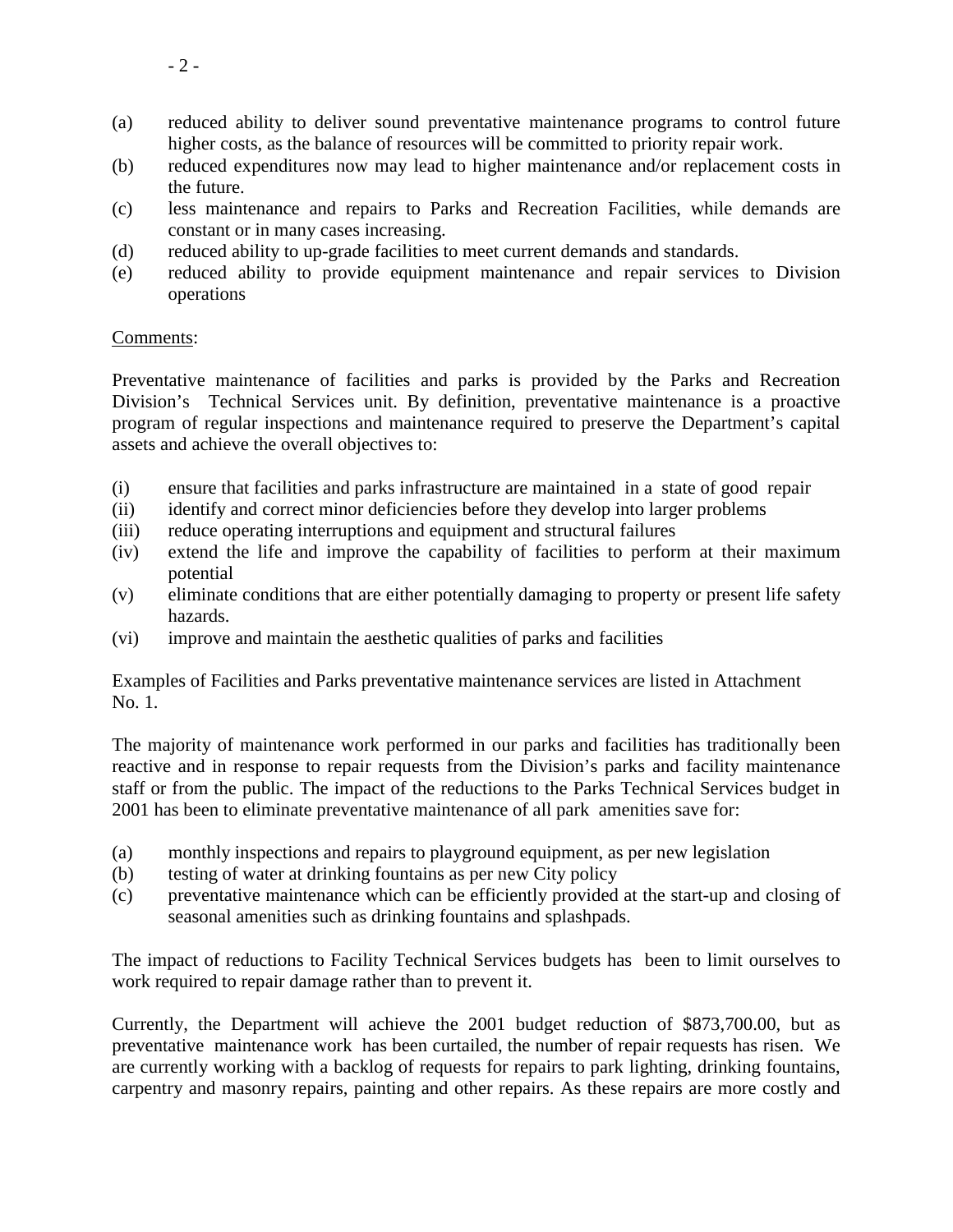labour intensive than preventative maintenance work, a greater percentage of available staff time and other resources is required to carry them out, which hampers our ability to carry out preventative maintenance work and leads to a further increase in repair requests and an increase in the backlog. Without adequate resources to carry out these repairs in a timely manner, life expectancies of equipment and facilities will be reduced and will require an increase in capital funds each year to replace those in serious state of disrepair or declining usefulness.

An additional five per cent reduction in the Parks Technical Services budget which is slated for 2002 will further reduce our ability to provide adequate maintenance to our parks and facilities and increase our reliance on capital funds to repair the problems that result.

### Conclusions:

The funding in this area needs to be restored to prevent the serious decay of the Department's capital assets, which will result in significant higher costs in the future.

Contact:

Bob Crump Manager, Technical Services and Urban Forestry South District Tel: 416 392-7265, ext. 309 Fax: 416 392-0049 E-mail bcrump@city.toronto.on.ca

Joe Halstead Commissioner Economic Development, Culture and Tourism

List of Attachments:

Attachment No. 1 – Examples of Facilities and Parks preventative Maintenance